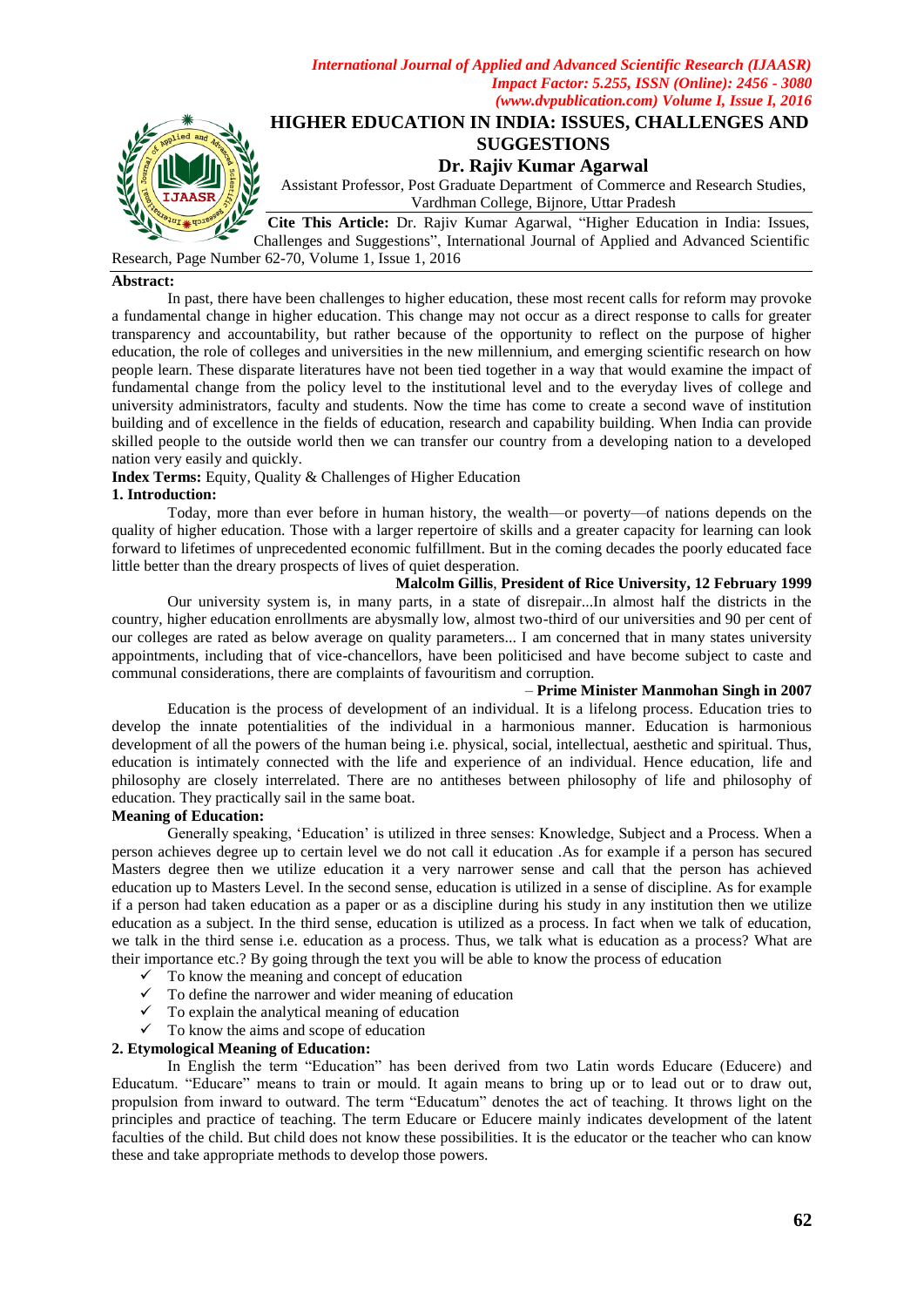In Hindi, the term "Siksha" has come from the Sanskrit word "Shash". "Shash" means to discipline, to control, to order, to direct, to rule etc. Education in the traditional sense means controlling or disciplining the behaviour of an individual. In Sanskrit "Shiksha" is a particular branchof the Sutra literature, which has six branches –Shiksh, Chhanda, Byakarana, Nirukta, Jyotishaand Kalpa. The Sutra literature was designed to learn the Vedas. Siksha denotes rules of pronunciation.

There is another term in Sanskrit, which throws light on the nature of education. It is "Vidya" which means knowledge. The term "Vidya" has originated from "Bid" meaning knowledge. If we mention certain definitions of education of great educators of the East and the West, we may have a clear picture of the nature and meaning of the term education.

# **"Education is the manifestation of perfection already in man. Like fire in a piece of flint, knowledge exists in the mind. Suggestion is the friction; which brings it out."**

# **Swami Vivekananda**

### **3. Aims of Education in Ancient India:**

The aim of education in ancient India was the ultimate outcome of the Indian theory of knowledge and the corresponding scheme of life and values. People in ancient India were greatly impressed and affected by the fact of death as the central fact of life. Their one aim of life was to solve the problem of death by achieving knowledge of the whole truth of which life and death are arts and phases. The aim was not simply abstract and theoretical. There were practical and concrete aims too. The first was the acquisition of knowledge. This was evident in the Vedic period. Inculcation of social and civic duties in the minds of the students was also regarded as an important aim of education in those days. Education for occupation was another important aim. Character training and moral education was regarded as very important aim of ancient Indian education.

# **4. Aims of Education in Medieval India:**

During medieval age religion was the main guiding force in life and society. Medieval civilization centered round religion. The Muslim rulers of India generally took a keen interest in education, and many of them founded schools, colleges and libraries in various places in their kingdoms. The mosque was a center of instruction and of literary activity. Muslim education included those eternal teachings and values of the Quran and Haditha, which would promote moral and spiritual knowledge. Islamic education aimed at both physical and mental development of the students. Thus, it aimed at total development of personality of individual.

# **5. Aims of Education in British India:**

The British uprooted the indigenous system of education in India with definite intentions. The educational system established by the British was colonial in character. It was designed to prepare Indians only for taking certain subordinate positions in Government offices. It was not intended to develop among the people capacities to take leadership and initiative in different walks of life. The main educational objective can better be understood from the following declaration in the educational policy or Lord Bentinck (1835): "We want a class of persons Indian in blood and colour but English in tastes in opinion, in morals and intellect." The Wood's Despatch declared almost the same policy. The aim of British education was to inculcate European knowledge in the minds of the Indians.

# **6. Aims of Education in Independent India:**

After independence the Indian leaders realized the inherent defects in the system of education introduced by the British. Universalisation of education was the need of the hour. Education must be linked with national development in all directions. With these national goals in view the Government in independent India set up different committees and commissions for educational reforms in the desired lines. These committees and commissions have formulated educational aims and objectives.

There are no great ideological battles or debates that are confronting the world anymore. The doctrine of liberal democracy has emerged as the most suitable and acceptable form of governance. 20th century broadly redefined the role of the state to provide education, healthcare, rule of law, and infrastructure development to enable every citizen to fulfill their potential, irrespective of their social position.

In today's knowledge economy, it is an indisputable fact that quality education is mandatory to fulfilling one's potential and is the key for vertical mobility and economic growth, and an educated population is the precondition for economic prosperity of any nation. The main function of a higher education system is to add real value to human resources, and produce wealth creators and leaders in all fields – business, professions, politics, administration, and creative pursuits.

Over the past six decades, India made impressive strides in the field of higher education. Enrollment in higher education has been growing at a faster rate than population growth in the 18-23 age groups. A few elite institutions such as IITs and IIMs are recognized for their excellence, and we have a huge pool of technologically trained English speaking manpower. Yet, there is much that is wrong and the higher education system is in deep crisis.

The quality of the bulk of our graduates is appalling. The students are doing their best – they are studious and disciplined, they cram, clear entrance tests, pass examinations, and obtain degrees. Yet, many university graduates do not have even rudimentary knowledge, or conceptual understanding, or problem-solving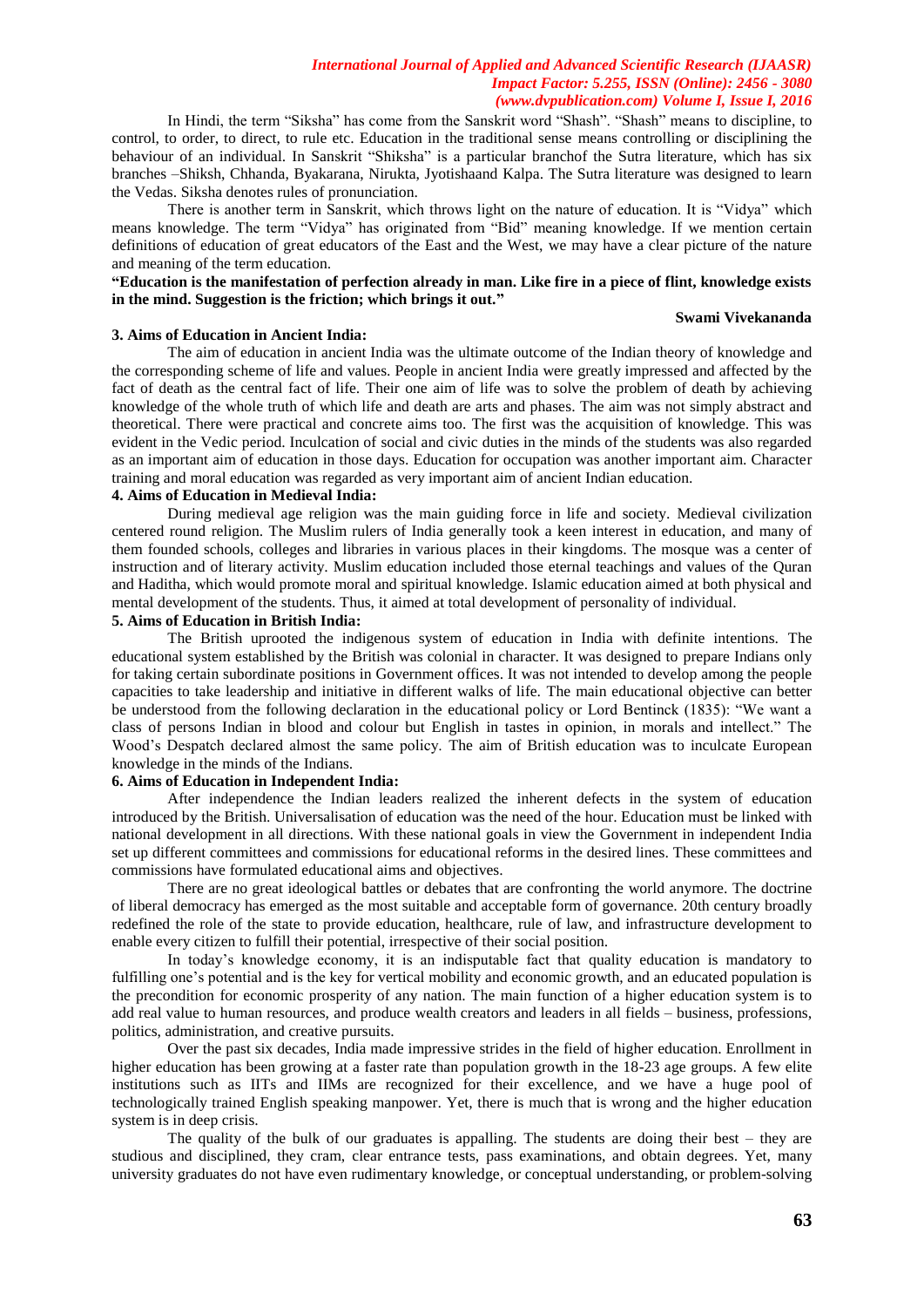skills in their own discipline. A culture of rote learning, lack of application of knowledge, and a poor examination system have undermined our higher education. Most graduates lack basic communication skills, and have no problem solving capacity. Educated unemployment is on the rise, largely because most graduates cannot promote wealth creation and are therefore unemployable.

This paper tries to debunk some of the myths surrounding higher education, and define what quality education means. This paper also outlines the nature of crisis afflicting higher education, points out the key challenges, opportunities and highlights a few reform proposals to address the current morass.

# **7. Crisis in Higher Education:**

The crisis that is afflicting higher education in India has many facets. Some of the major shortcomings are discussed in this section.

### **8. Hourglass Human Resources Structure:**

In any society, the human resource structure can be represented by a pyramid. At the base of the pyramid will be the unskilled work force. The semi-skilled (to suit a given society's requirements), comprising vocational trades such as electricians, plumbers, public health workers, etc. occupy the middle layer. The apex of the pyramid, usually consists of well-trained and qualified professionals such as engineers, doctors, lawyers, teachers, managers etc.

Unfortunately in India, the structure of our human resources is in the form of an hourglass. There are a huge number of mid and top level professionals such as doctors, engineers and lawyers of an in different quality that the society cannot accommodate or put to productive use. Yet there aren't enough number of professionally trained semi-skilled people such as electricians, plumbers and mechanics to fulfill the society's requirements. At the bottom are the millions of unskilled, illiterate workers eking out a precarious livelihood through backbreaking drudgery. There are more electrical engineers than electricians, more civil engineers than masons, more super specialist doctors than general physicians. There are more mechanical engineers than mechanics.

There are more lawyers than teachers! There is a complete mismatch between the society's requirements and the kind of graduates that our higher education system is producing. A WHO report indicated in late1970's itself that India had more doctors than it could accommodate, given its socio economic status and yet, we continued to establish more medical colleges and produce physicians and surgeons of indifferent quality, who cannot be gainfully employed!

The past two decades witnessed a phenomenal growth in the number of so-called professional institutions offering courses in engineering, management, pharmacy, medicine, law etc. These institutions are producing hundreds of thousands of graduates every year, who don't have skills that can be gainfully employed for producing the kind of goods and services that India needs. In spite of the impressive economic growth over the past decade or so, educated unemployment is on the rise, as these graduates are not equipped to become wealth creators. In the southern states, institutions which offer professional courses such as engineering etc. are not able to fill their quota of seats, and yet new colleges are being allowed to be set up! On the other hand, there is a requirement for hundreds of thousands of new teachers, which is not being met. There is also a need for large numbers of public health professionals and general physicians, which is unmet.

# **9. Archaic Examination System:**

The examination system for higher education is archaic and disgraceful. The stress is often on testing the student's memory and rote learning. A careful memorizing of answers to questions posed in the three previous years (excluding the immediate past year) will guarantee high grades! Analytical skills, application of knowledge, problem-solving capacity and innovation are rarely tested. There is no stress on continuous appraisal and the student is only judged by his/her performance in a single final examination. There is an absolute disconnect between what is taught in the class and what is tested. One would imagine that the teacher who teaches the course is best suited to evaluate a student's performance in that course. But in the current system, a completely disconnected evaluator sitting somewhere else grades the student's exam! In most western universities, the professor who teaches the course evaluates the students throughout the duration of the course, administers tests or exams and grades the test papers! Very often, the student's final grade for the course is published within a week after the finals and there is a transparent mechanism for addressing any issues the student may have with the way his/her work is evaluated or graded. The tragedy is that Indian students are smart, ambitious, hard working and are just responding to what the system is demanding. The entire education infrastructure with the myriad coaching institutes is feeding this demand. If only the nature of demand is altered, the students and the associated infrastructure will respond to adapt to the new conditions, and improve supply. There are many models of examinations for evaluating the students skillfully, and creating demand for better education by redefining success.

# **10. Rigid Curriculum Without Electives:**

The higher education curriculum is extremely rigid, centrally defined and doesn't leave any room for individual choice or experimentation. This resulted in creating a rigid and stultifying academic atmosphere, with artificial divisions of various disciplines, and pre-determined combinations of courses on offer. As a result more and more students are ignoring humanities education and consequently lack broad perception, depth and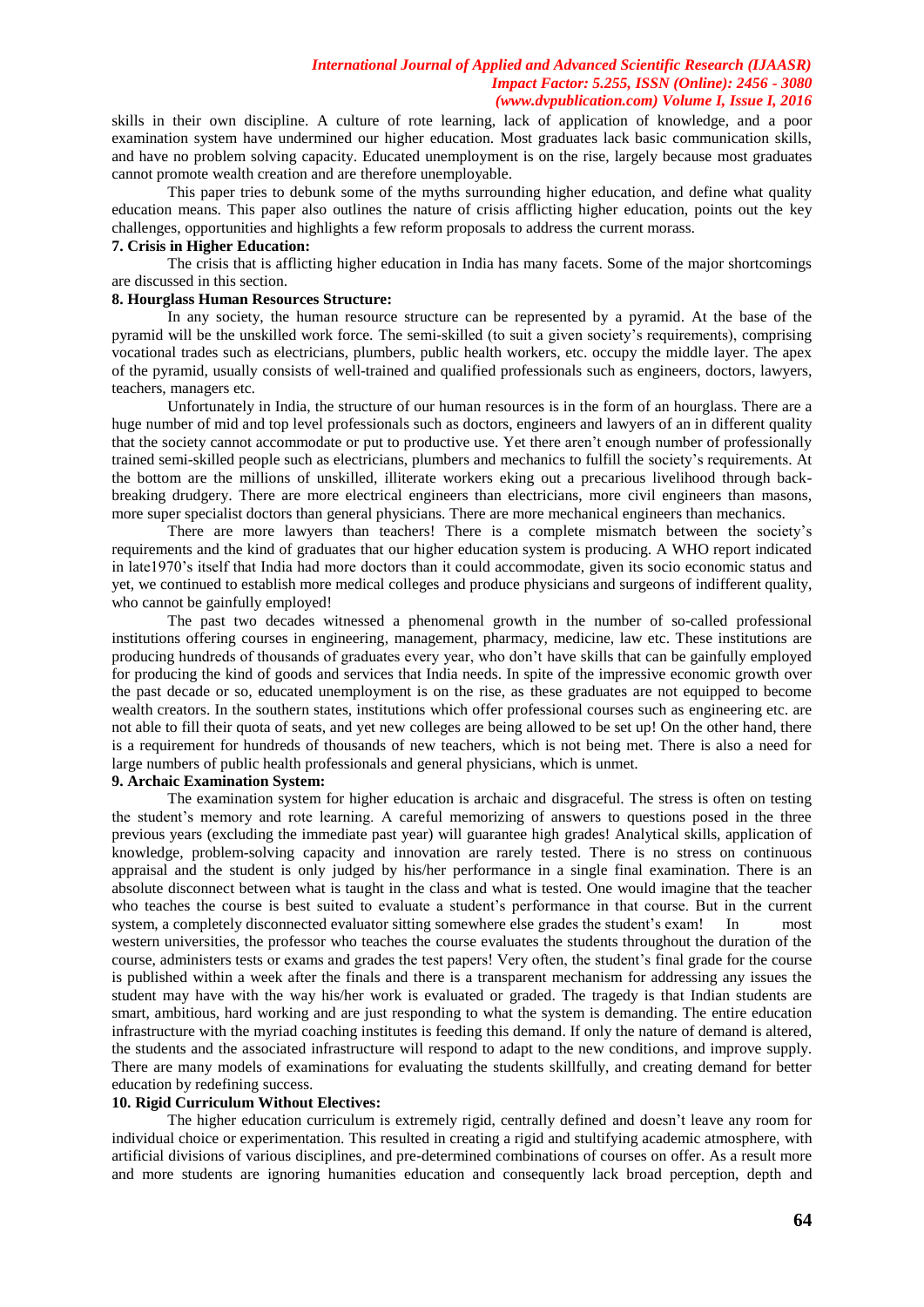communication skills. There is an artificial differentiation and packaging of majors into various streams such as commerce, sciences etc. or into professional and nonprofessional courses. Once a stream of study (major) is taken up, the courses that one has to take are pre-defined. One can neither change the course of study in midstream, nor take any courses which are not predefined and packaged for that major. That means, if a student starts with an intent to major in sciences and for whatever reason, wants to change track and wishes to major in humanities or commerce, the system doesn't allow for it. Nor does an Indian student have the opportunity to combine humanities with science and technology in today's world, despite the fact that most knowledge is interdisciplinary, and barriers between various branches of learning are shrinking by the day. Many youngsters in fact take up a specific stream of study more due to peer pressure, without understanding what they are getting into and the system unfortunately locks them into it. Contrast this with the western education system with its system of core curriculum and electives.

# **11. Universities exit from Undergraduate Education:**

One of the worst anomalies that crept into Indian higher education system is that universities are completely removed from undergraduate education. Nothing could be worse than this. A high quality undergraduate education is the very essence of higher education and yet most public universities restrict themselves to graduate education and research as if they are separate entities! Without exception, all great western universities which have a world class reputation for research and graduate programs are also wellknown for their rigorous undergraduate programs. It is mandatory for the finest researchers and world renowned faculty to teach undergraduate courses in most western universities.

# **12. Poor Quality Teaching, Inbreeding, and Lack of Appraisal:**

The quality of teachers in most colleges and universities across India is appallingly low. There is enormous in-breeding, with alumni being recruited to teach in the same institution where they graduated from. Many a time you can find someone pursue all his education in a university, get recruited to teach there, promoted in due course and end up as the Vice-Chancellor of the same university. All these without ever getting exposed to any other centers of higher learning! This incestuous practice has created a stultifying atmosphere in most Indian universities and has stifled academic freedom. There is no cross fertilization of ideas whatsoever, depriving the universities of new blood and rigorous intellectual discourse that accompanies it.

Due to the explosive growth in so-called professional colleges offering courses in Engineering, Sciences and even Medicine, the shortage of qualified faculty is acute. In fact many of these colleges straightaway appoint a graduating student as a teaching assistant/lecturer in the same institute! Many medical colleges are resorting to the unscrupulous practice of renting faculty for a day or two to pass the MCI (Medical Council of India) inspection.

There is no provision for appraising the quality of teaching or the performance of the teachers themselves, which means that there is no incentive for the teacher or faculty to perform well. Sometimes academic appointments are made on the basis of caste, political patronage or other corrupt considerations, without regard to either academic accomplishment or excellence. In most western universities, the students themselves rate their teachers/faculty at the end of the course, which are used by the respective academic departments to evaluate the course as well as the faculty member who taught the course. In fact there are numerous instances where either a course is dropped, or a faculty member is denied tenure because of poor rating by the students. The input from students is considered very seriously both for appraising the course and faculty, and also to redesign or restructure the course to meet their expectations.

### **13. Vested Interests:**

Many vested interests are responsible for this situation. Among the most powerful of these are the vested interests of politicians. Having discovered that the establishment of a college brings prestige, power and popularity, and is one of the surest means of securing the support of an electorate, they push for expansion. Together, a University and the State Government carry authority to grant final permission for the establishment of - a new college. Thus in principle both are in a position to resist the establishment of new colleges if they are convinced that expansion is likely to be counterproductive. But in practice, they have almost invariably been unable to withstand pressure exercised by determined politicians.

The second major vested interest in the expansion of higher education is that of those who invest in colleges as commercial propositions. In the pre-independence era, investment in the ownership and management of institutions for higher education in India was made by missionaries who considered this activity to be an instrument for the promotion of their religious philosophy and values, by caste and community organizations interested in providing their youth opportunities for advance, or by socially committed citizens and idealists who served higher education because they considered it their social responsibility to-do so. The new investors in education are an altogether different category. Most of them start colleges because they are a lucrative business.

There are many ways in which this category of college managers, who have now come to be known as education barons, push growth, such as, the number of students a college is allowed to admit is set by the university to which the college is affiliated. Arrangements for the examinations to be conducted by the university are designed on the basis of numbers thus set. However, colleges frequently admit students in excess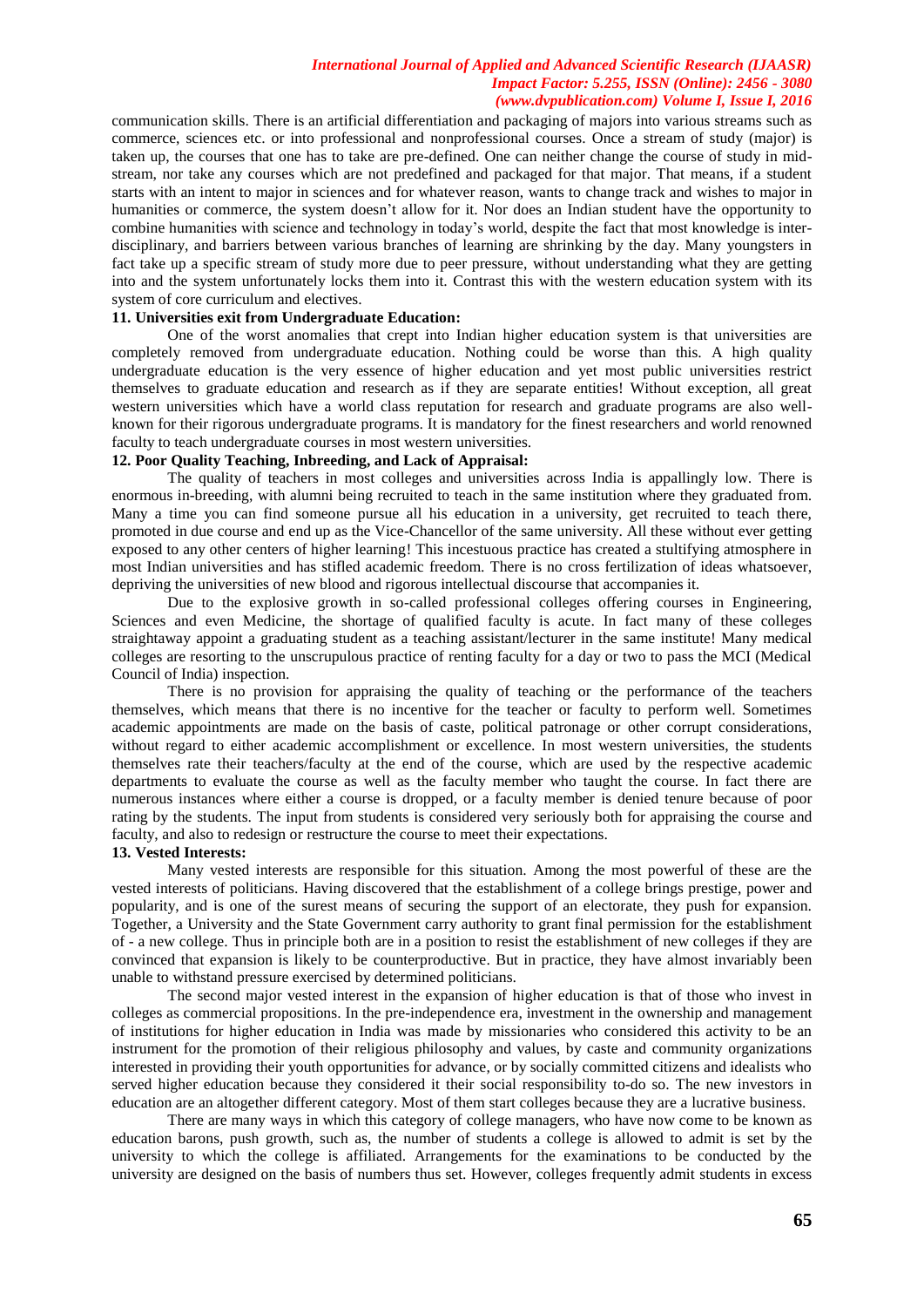of the assigned number and inform the university about excess numbers only at the point at which the students are required to be presented for examinations. In a three year degree course this is as late as three years from the point of admission of the student. Technically; such admissions are irregular and therefore invalid. The university has the right to refuse to accept these students for examinations because they are in excess of the number allocated to the college. But the management of the colleges use political pressure to force the university to accept them. Students protest, and go on strike. And eventually, if and when the matter goes to a court of law, the court almost invariably asks the university to accept the students for examinations on the ground that students should not be made to suffer for a wrong that the management of the college has done.

# **14. Absence of Regulatory Framework:**

While the state opened the doors for private providers of education services, it didn't create a regulatory framework for ensuring standards, quality and accountability. Much of the privatization in higher education remained hostage to the discretionary powers of the state. In other words, the state controlled where and what kind of private institution willbe established. This is mostly done through political patronage and rent seeking behaviour by the quasi-regulatory agencies such as AICTE (All India Council for Technical Education) and MCI (Medical Council of India). This resulted in an utterly chaotic scenario, and the higher education system is suspended between over-regulation by the state on one hand and discretionary privatization on the other hand.

Much of the education that is provided in the private sector is of an indifferent and poor quality and the students, for no mistake of theirs are paying a steep price. The students are ambitious, hard working and smart; their parents are incurring significant expenditure (a few lakhs of rupees for a 4-yr course) and yet when they graduate, they don't have a solid skill set that they can be put to productive use. There is no independent mechanism for either evaluating the quality of education or the quality of output from both public and private educational institutions.

#### **15. Lack of Leadership:**

In the early decades of 20th century and also during the initial years after independence, many Indian universities and centers of higher learning were fortunate to have visionary leaders, widely recognized for their professional accomplishment, integrity and commitment to excellence in higher education. Illustrious names such as Pandit Madan Mohan Malaviya, the founder of Benares Hindu University (BHU), Sri Ramaswamy Mudaliar (BHU), Sir CR Reddy (Andhra University), Sri S. Radhakrishnan (Andhra University), Prof. Zakir Hussain (Zamia Milia Islamia), Prof CV Raman (IISc.), Prof Kelkar (founder director of IITKanpur) stand out in the annals of higher education in India. These leaders had a vision of higher education and they not only shaped the institutions they led into centers of excellence but have also influenced generations of students and faculty. The governments of the day gave them complete freedom and rarely intervened in the functioning of these institutions. More importantly these leaders were recognized public intellectuals who played a key role in shaping public policy in various spheres.

But, during last three decades in India, one will have to really strain to name a major public figure who led any institution of higher learning in the past few decades! Most public universities and institutes of higher learning are reduced to personal fiefdoms of leading politicians. Caste, regional origin, and political affiliation or plain ability to satisfy rent seekers emerged as the major considerations for academic appointments rather than competence and excellence. Once these individuals are appointed, they have to satisfy their patrons by obliging their requests in appointments, promotions etc. This led to a natural decline of these institutions of higher learning.

# **16. The Gap between What the System Provides and What the Country Needs:**

Within the limited time available to us, it is not possible to amplify this statement, to explain how and why there is a gap between what the system of higher education provides and what the economy needs. But basically, this gap is a consequence of the fact, that the expansion of higher education in our country has been closely modeled after higher education in developed societies. It almost exclusively focuses on providing technical, technological and professional education appropriate to a fairly sophisticated level of industrialization and technological advance. To an extent, the decision to provide the country with higher education suited to a high level of technology and industrialization has paid off.

Today, the country is not only self-sufficient for its needs for technologically trained personnel but the products of our universities -particularly of the new apex institutions, such as Institutes of Technology and Management - are able to compete successfully for jobs in the international market. However, even as we celebrate this success we are beginning to realize that we have made a mistake in not taking cognizance of the fact that the mass of people in our country continue to live by traditional occupations and use traditional knowledge, skills and technologies handed down through generations and that their needs, which are distinctive and different, must also be met.

# **17. Challenges:**

The challenges confronting India are manifold. In its quest for modernization and pursuit of economic growth, aimed at lifting hundreds of millions of people out of poverty, providing high quality education and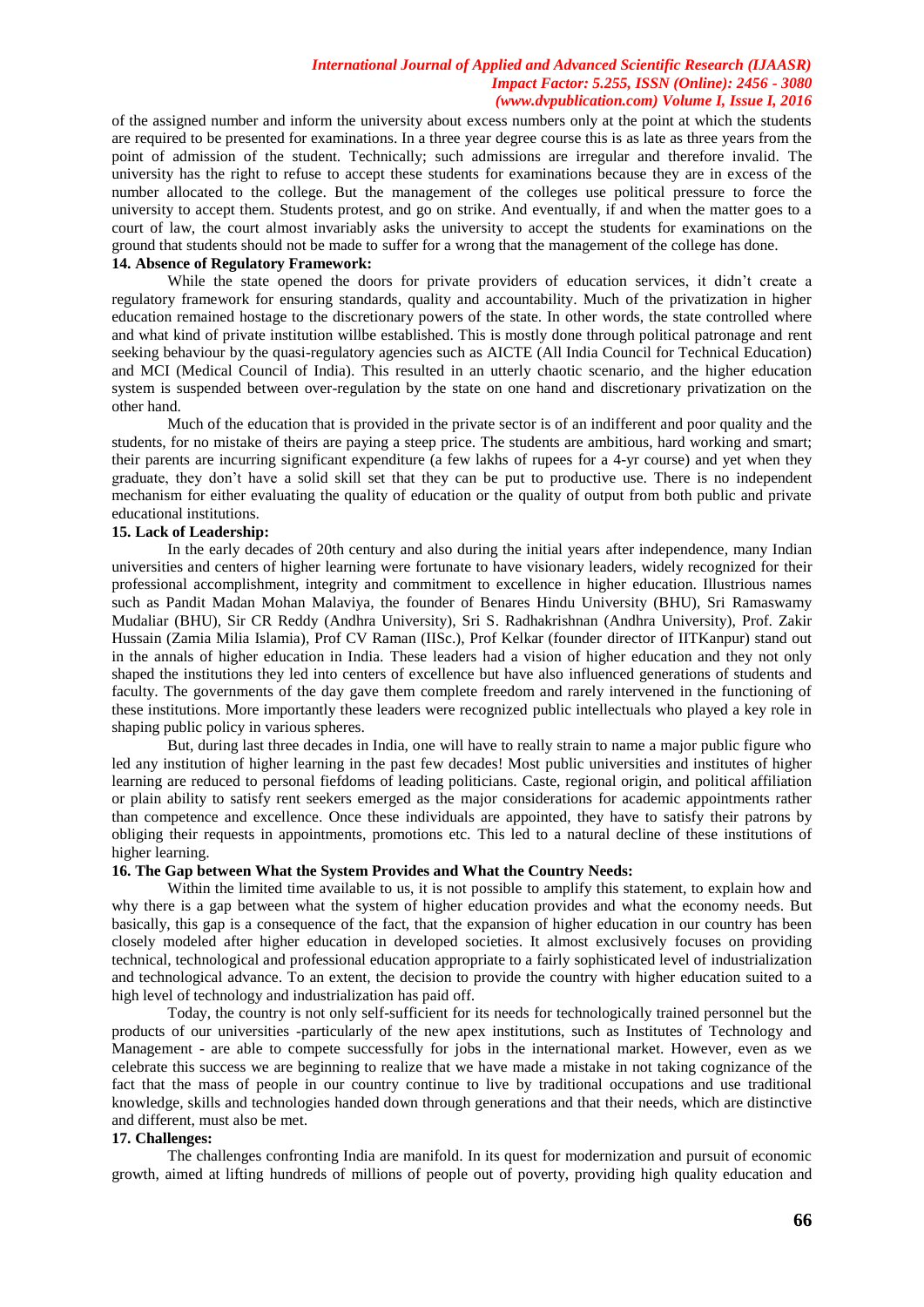healthcare to its population are the greatest challenges that India has to address. The policy makers and the political executive in India should address the following challenges in reforming the higher education system:

- $\checkmark$  How to create an equitable and accessible higher education system of high quality?
- $\checkmark$  How to foster competition in providing education services and offer choice to the students?
- $\checkmark$  How to promote the importance of a true liberal education?
- $\checkmark$  How to enhance public financial provision for higher education?
- $\checkmark$  How to establish an independent regulatory framework to ensure standards and quality?

# **18. Opportunities:**

While the challenges are manifold, there are quite a few opportunities and strengths that India should take advantage of, some of which are outlined below:

- $\checkmark$  Young demographic profile, (% of 18-24 age group)
- $\checkmark$  Hard working, ambitious, motivated youngsters
- $\checkmark$  Huge demand for quality education
- $\checkmark$  Culture and society that values education and treasures scholarship
- $\checkmark$  Parents willing to spend significant resources (110,000students studying abroad spend approx \$ 1 billion/year)
- $\checkmark$  Graduates no longer seek a cushy government job and are willing to compete in the market
- $\checkmark$  Impressive infrastructure that can be redeployed
- $\checkmark$  Non-monetary inputs that can make a difference 24 Reforming Higher Education in India

# **19. Possible Measures and Reforms:**

It would be presumptuous to try to offer solutions to this situation, particularly in view of the fact that the efforts that have been made so far have not been rewarded with much success. However, some steps could be taken. First and foremost there should be a concerted and massive move to delink jobs from degrees in situations where the content of the degree is not really relevant to the job for which the degree is required. Second the system should be freed from the dead wood and weight of constraining service conditions, administrative practices, procedures, rules and regulations and allowed space to creatively respond to the needs of society. As mentioned earlier, Government controls on higher education, including well-intentioned supervision and monitoring by bodies such as the University Grants' Commission have become counterproductive. They tend to drive away people with sound values and commitments to education and leave the field open for those who do not mind sacrificing quality and relevance as long as their vested interests are served. To an extent, higher education can be liberated from government controls without any radical changes in the existing framework. But ultimately it is necessary to carefully examine the relationship between the State and higher education, so as to make way for alternate, more independent structures. Even the basic requirement that universities must be established by statute needs to be reviewed and revised. Some of the key reform proposals that are as under:-

### **20. Non-Monetary Inputs:**

While enhanced funding to suit the demographic realities of India and increased investment to create better infrastructure are absolutely essential, the real issue in reforming higher education in India is not money. There are several non-monetary inputs that can make a vital difference, some of which are discussed below.

# **21. Encourage Liberal Education and Humanities:**

Any society needs a mix of specialists and generalists to fulfill its unique requirements. While the need for science and technology, and vocational and other specialized forms of skill-based education is wellrecognized and appreciated, especially in a developing economy, the importance of broad, liberal education is much less appreciated. A true liberal education will go a long way in producing the kind of leaders and enlightened citizens who will take up a career in business, organizational management, government, politics and academia that are badly needed by the developing world. It is a testimony to the maturity of a highly industrialized and developed nation such as the US, that the bulk of its university graduates major in liberal arts and humanities.

# **22. Creative Examination System, Continuous Evaluation:**

The current examination system leaves little for imagination. The standard pattern is to test the student's breadth of knowledge and the emphasis is on one final all encompassing examination. There should be a fundamental and radical shift in the examination system, which should achieve the following:

- $\checkmark$  Test the depth of student's knowledge, not breadth
- $\checkmark$  Test analytical skills, application of knowledge and problem solving capacity
- $\checkmark$  Test should challenge the student's ability to be creative and Innovative
- $\checkmark$  Stress on continuous evaluation and not one final test
- $\checkmark$  Evaluation should be done by the faculty who teaches the course

# **23. Faculty Recruitment and Appraisal:**

The quality of teachers and teaching in most Indian universities and centers of higher learning is appallingly low. Most western universities go out of their way to recruit and retain top faculty. Even in India, in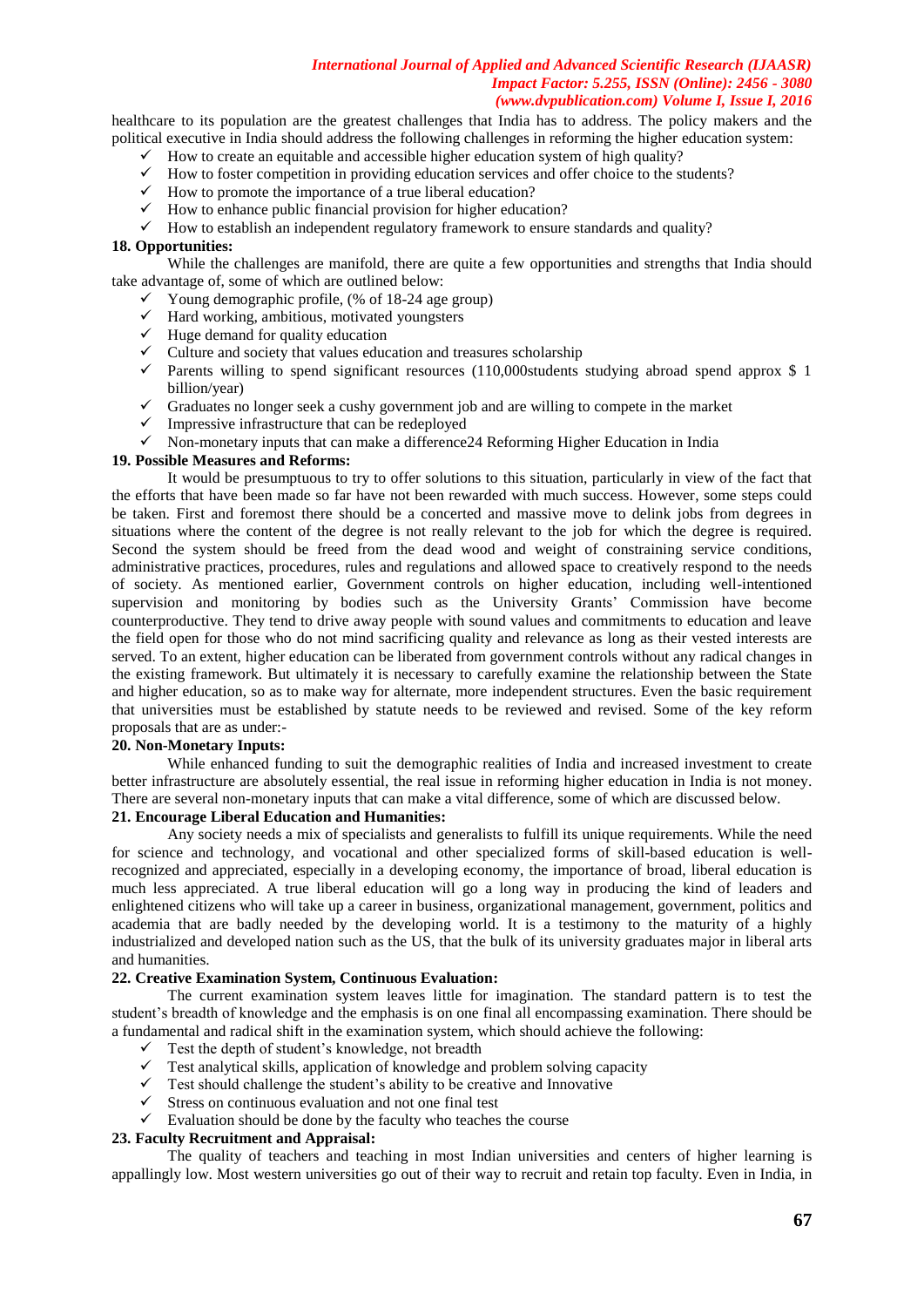yesteryears students used to select a university or college based on the quality of instruction and reputation of faculty. The recruitment and appraisal of faculty in Indian universities and colleges should be changed, based on the following principles:

- $\checkmark$  No inbreeding at any cost, i.e. no recruitment of alumnus
- $\checkmark$  Continuous appraisal and rating by students
- $\checkmark$  Mandatory undergraduate teaching by all faculty
- $\checkmark$  Effort to recruit innovative thinkers and promote of new ideas
- $\checkmark$  Encourage rigorous intellectual discourse
- $\checkmark$  Constant new blood

# **24. Problem – Solving Research:**

Most Indian universities are particularly deficient in meaningful research of any kind. What passes off for research is often a rehash of existing material, and lacks in intellectual incisiveness, insights, painstaking and thorough data gathering, rigorous analysis, and logical consistency. The writing and communication skills of many academics are inadequate. As a result of this absence of academic rigor, poor communications, and lack of relevance, academia have become increasingly marginalized in shaping public discourse and solving real problems in the societal, scientific and technological domains. Innovative funding mechanisms, and other incentives to promote high quality, problem-solving research in both technology related fields and humanities need to be evolved. Emphasis on reasoning and analysis and good writing skills at school level are obviously vital to make productive research possible at university level.

# **25. Monetary Inputs:**

Good, quality education demands significant resources. It will be naive and short-sighted to think that providing top notch education infrastructure and attracting talented faculty will be possible without substantial resources. Some of the key issues related to provision and funding of higher education are discussed in this section.

# **26. Structural Reforms Differentiation of Higher Education Institutions:**

The current system of higher education in India consists of 3 yr college offering courses in humanities, commerce and pure sciences, 4 yr colleges offering courses in engineering and related technical fields. In addition there are Medical colleges (5 yr), Law Schools (3yr and 5 yr) and Universities which offer graduate (Master's and Doctoral) programs in various disciplines. There are many research institutes which offer doctoral programmes. This structure presumes that everyone in the higher education system need a 3 or 4 yr college degree. There is no room for the majority of youngsters, who might be on the lookout for acquiring a skill that is readily marketable and which will get them gainful employment. This structure puts most of the students in a straight jacket and doesn't leave much room for flexibility, choice or experimentation of any kind. The need of the hour is bring about a qualitative differentiation in the structure of higher education, with the following objectives:

- $\checkmark$  Offer flexibility and choice for students
- $\checkmark$  Offer strong vocational and skill based courses (diploma) of shorter duration (2 yrs on average)
- $\checkmark$  Facilitate vertical mobility, i.e. people who with a 2-yr diploma can use that credit to earn a 3 or 4 yr college degree at a time of their choice.
- $\checkmark$  Couple the vocational courses with internships in partnership with industry.

# **27. Public, Private, Non-profit Providers:**

We need to recognize that higher education cannot be the state monopoly. Equally important, excessive state regulation has only weakened our educational edifice, and stifled innovation and excellence. Therefore, the key policy decision the Indian state should take is that there should be minimal entry barriers in creation of private universities. Suitable tax incentives should be offered for all educational investments, and full tax benefits for all endowments in education. A nation-wide examination on the pattern of SAT or ACT in the US, or 'A' levels in the UK should be conducted in a creative way to assess the caliber of students seeking university admission, in order to provide uniform basis for appraisal of the candidates' scholastic level. Competition and choice should dictate admissions, and demand and supply should dictate the fee structure. The state can cater primarily to the economically weaker sections, and offer admission at subsidized fees. Non-state institutions can be encouraged to adopt a differentiated fee structure, charging higher fee from those who can afford, and crosssubsidizing the education of those who need support. Such strategic and selective intervention, freedom of entry, autonomy in operation, complete transparency, competition, choice, cross subsidization, and credible rating will together constitute the necessary conditions to create a first rate higher education system to meet the challenges of the future.

# **28. Politics, Governance and Education:**

Limited government and political and economic freedom to citizens are vital for individual growth and national advancement. But liberty cannot be construed in a very narrow and negative sense of State not abridging individual freedoms. While State's role in business is now universally opposed, there are no realistic substitutes to State in school education, primary health care and the like. Equally important, the state has to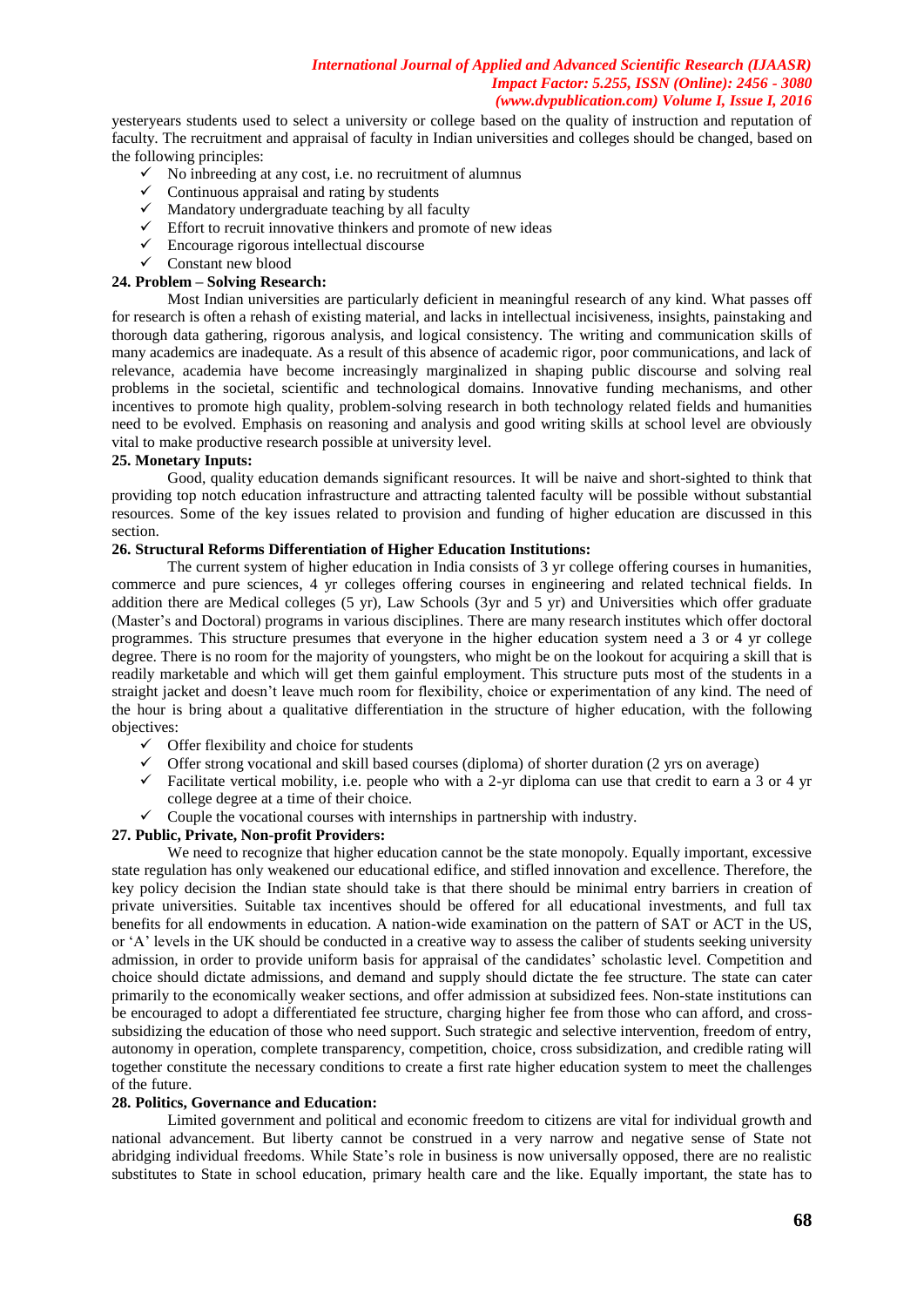create conditions for imparting good quality higher education and promotion of excellence to meet the challenges of a growing, modern economy and vibrant society. It does not mean that State alone should pay for these services. Private and voluntary sectors have a significant role, and nowhere in market economies is that role more pronounced than in India. Nor does it mean that State should necessarily deliver these services. We cannot isolate reforms in education from reforms in governance and administration. Freedom is not a liability; it is a glorious asset for growth. Sound politics is about making democracy and growth compatible, not finding alibis for non-performance.

None of the problems of governance is intractable. All these crises are amenable to simple, practical, effective, acceptable solutions. And our society has the resilience and strength; just as our economy is robust and can make the transition smooth. We need far reaching reforms of the great institutions of state to make our politics work for our people, to ensure decentralization of power and citizen-centered governance, to provide speedy, efficient and accessible justice to all, and to hold our public servants – elected or appointed – to account by a variety of self-correcting mechanisms. Only when we accomplish these goals will our children fulfill their true potential, and India will be free from the great sin of avoidable suffering. In a fundamental sense, the future of India, and indeed that of much of the world depends on what this generation of Indians will do. Through collective, informed assertion we can, and will, make a difference, and transform our governance. No challenge is greater, and no task is nobler.

Yes, India has the potential to be a great source of technological manpower. Our youngsters have the ambition and our tradition worships knowledge. But as always a lot of hard work and common sense are needed to bridge the gulf between promise and fulfillment. Education is a necessary, but not sufficient condition for high growth. Infrastructure, free enterprise and rule of law are the other conditions, which guarantee prosperity. But first, we must set our education right. The people are ready and willing. Are governments and ‗educationists' prepared to accept the challenge?

### **29. Privatization:**

Privatization will inevitably figure prominently in any consideration of more independent structures. But the concepts of privatization and of sharing the burden need to advance far ahead of where they stand at present. Currently, privatization and sharing are basically conceived in terms of sharing costs or the financial burden. Privatization in the sense of freedom from control over academic programmes, modes of organizing teaching and research, and liberalization in several other ways has not yet been accepted.

On the contrary, wherever privatization has been allowed or even encouraged, it has been pinned down by rules and regulations that restrict creative advance and pin private bodies down to sharing the obligations of the State. For instance, private ventures in higher education are required to share in the obligation to provide low cost higher education "affordable to all", or the obligation to honour and serve the policy of reservations. Moves to free and full privatization are haunted by fear of commercialization. The possibility that privatization may in fact help to fight the corrupt commercialization that is rampant today is not given adequate consideration. The time has come to take the risks involved and to liberalise higher education. And, if liberalization is to be given an honest chance, it must not be implemented half heartedly. It is necessary to allow market forces free play with the conviction that this will restore quality and excellence.

# **30. Extending and Legitimizing the Contribution of Non-Formal Educators:**

Finally, it would be advisable to encourage NGOs who are already engaged in development related research and education to extend their activities. Wherever appropriate it would be useful to give full recognition to their research and to the courses they offer by according them parity with what the formal system provides. Of course, this recognition will have to be very carefully administered. For, although it is wellintentioned in that it is meant to protect quality and standards, the process of "recognition", in our system of higher education has deteriorated into unhealthy licensing.

Simultaneously universities could be firmly encouraged to draw upon the work that NGO's have done to develop courses. Here there are two challenging tasks. First to develop courses that can be offered by the universities to their own students for graduate and post-graduate degrees and second to get their different departments to develop courses that can be offered by schools as well as by non-formal education programmes at the primary school, middle school, high school and higher secondary school levels. This will give a fresh lift and much needed substance to the country's efforts to vocationalize education at these levels. It will at the same time energize universities.

# **31. Difficult but Not Impossible:**

The moves suggested are difficult, but not impossible. Under colonial rule we, as a people, moved firmly and determinedly to get the British to establish universities in India and to provide us with European education. To a large extent, we were successful in our effort. Few other colonies British, American, Belgian or French were able to achieve the advances in higher education that India did as a British colony. We need to put in the same kind of determined effort on behalf of higher education now that we did then. The resolution of the crisis in higher education in our country depends on how soon and how effectively we move.